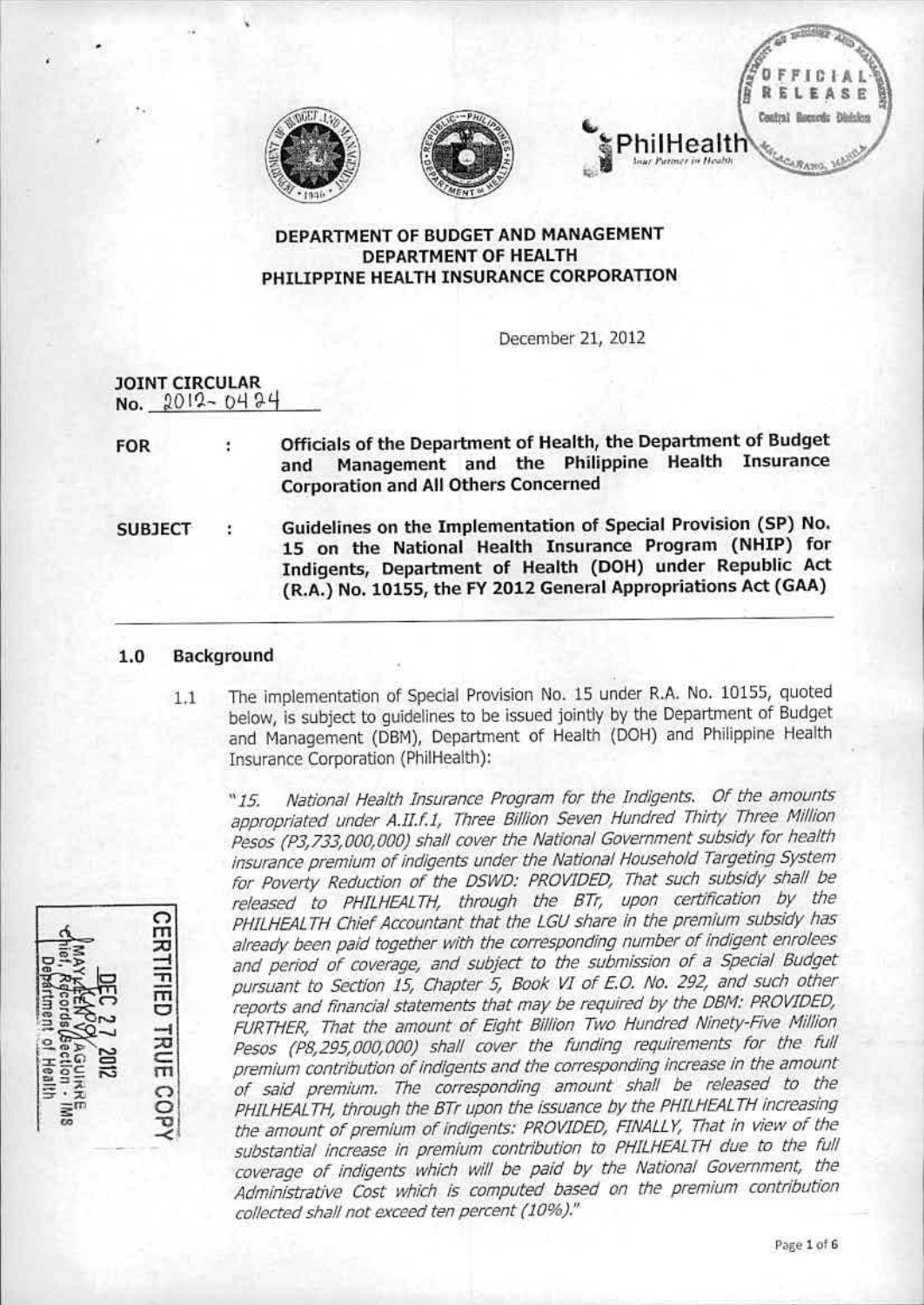- 1.2 Section III.B Conditional Implementation on the National Government Subsidy to Insurance Premium of Indigents of the Veto Message of His Excellency, President Benigno S. Aquino III, to the 15<sup>th</sup> Congress on the FY 2012 GAA provides as quoted hereunder:
	- *~B. National GovernmentSubsidyto Insurance Premium of Indigents*

*ax*

*Accordingiy,. I am constraliled to subject the fuil reiea5e of national government subsidy to the Issuance of a DOJ Opinion stating siJld amendatory law is not necessary. Pending issuance of said OOJ Opimon.reiease of funds under this special provision Shalibe limited to the national government share provldf.'d under Section* 29 *of R.A, No. 7875, amended"*

- 1.3 The Secretary of Health received a letter dated 21 March 2012 from the Secretary of Justice (DOJ) on the former's request for a review and reconsideration of the Opinion of the Department of Justice (DOJ) dated 08 November 2011 (Opinion No. 49, series of 2011) wherein it was opined that the provision of full National Government (NG) subsidy for premium contributions of indigents is not authorized under section 29 of Republic Act (R.A.) No. 7B7S, otherwise known as the "National Health Insurance Act of 1995", as amended by R.A. No. 9241, thus, this requires the passage of a law for the release of the P8,295,000,000 funding requirements;
- In the Conclusion of the aforementioned letter of the DOJ provides that "*Having* 1.4 *conciuded that Special ProvisionNo. J5 is constitutional and furthennore, that the conflier with section* 29 *of R.A.* 7875 *is more apparent than real, we accordingly reverse our earlier Opinion insofar as It concluded that 'the passage of a law expressly stating that full premium contributions of the indigents shail* **CERTIFIED** *be subsidized by the Ne;' is necessary for the release of the P8.295 Billion funding requirement.*

*In any case, we would like to point out that, even if there were a conflict: between the two, such conflict: would, in any case, be likely resoived by maintaining* the validity of the Special Provision (in the absence of anything that *makes the same unconstitutional), and with Section* 29 *yielding to the same, either on the basis of the 'last in time rule'in statutory construction. or the ruie that 'between a general and a special law or provision, the latter will control the former'.#*

1.5

TRUE COPY

In line with Special Provision No. 15 under R.A. No. 10155 that "The *corresponding amount shall be reieased to the PffILHEALTH. through the Brr upon the Issuanceby the PHILHEALTHincreasing the amount of premium of indigents',* PhilHealth has issued PhilHealth Circular No. 22, s. 2011 on ~*New Premium Contriimtions to the Nationai Health Insurance Program (NHIP) in Support for tile Attainment of UniversalHeaith Careand Millenium Development* Goals (MDGs)<sup>"</sup> increasing the premium contribution of all National Household Targeting System for Poverty Reduction (NHTS-PR) identified poor families of the Department of Social Welfare and Development (DSWD) under the Sponsored Program to Two Thousand Four Hundred Pesos (P2,400) per year effective 01 January 2012.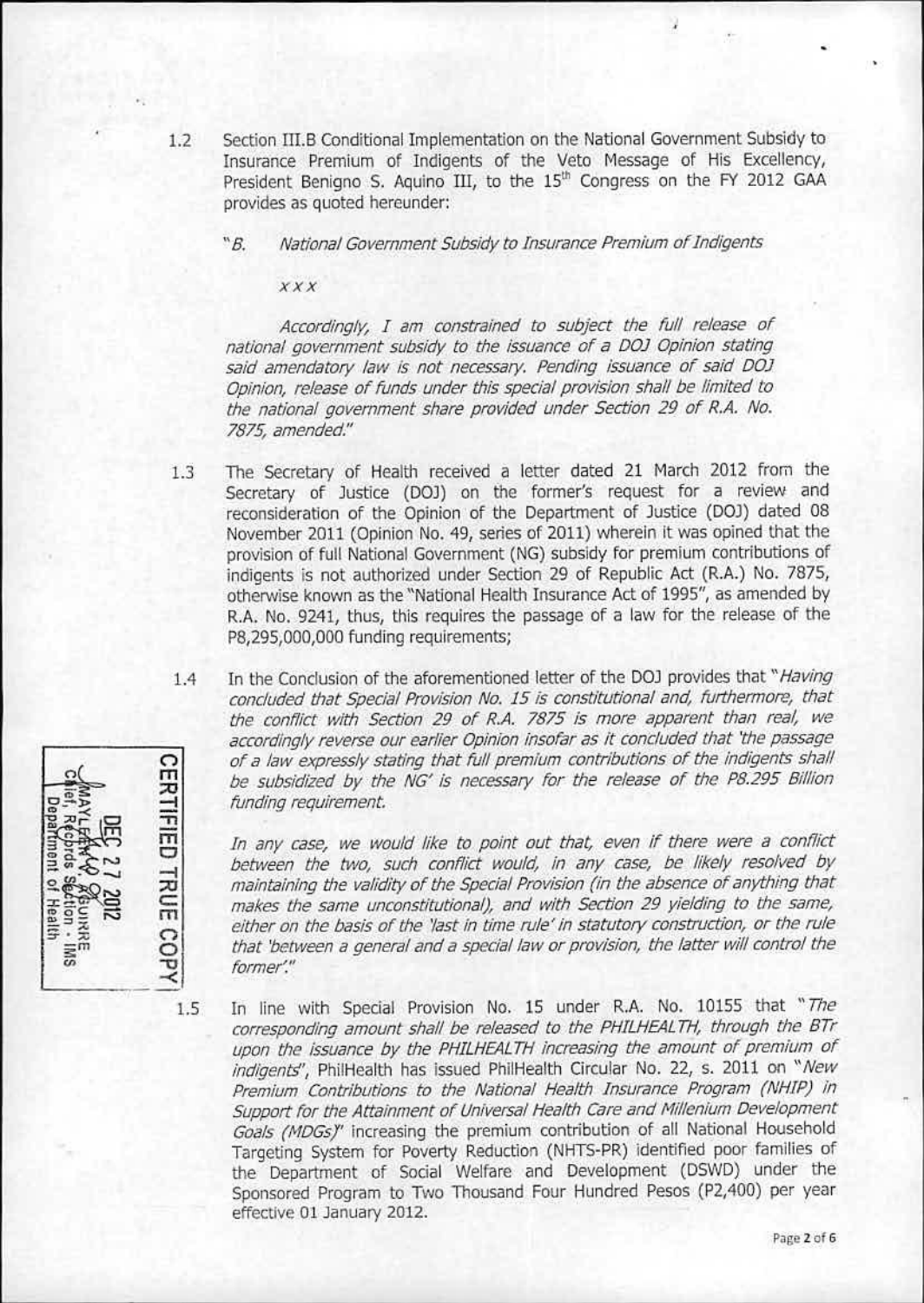# 2.0 Purpose

This Joint Circular provides implementation guidelines for Special Provision No. 15 of the FY 2012 GAA on the amounts appropriated under A.II.f.1 Health Care Assistance under the Department of Health (DOH), Office of the Secretary representing the National Government subsidy for the health insurance premium of indigents under the National Household Targeting System for Poverty Reduction (NHTS-PR) of the Department of Social Welfare and Development (DSWD) enrolled in the National Health Insurance Program (NHIP).

## 3.0 Coverage

This Joint Circular applies to all offices of the Department of Budget and Management (DBM) and the Department of Health (DOH), including attached agencies. It also applies to all offices and units of the Philippine Health Insurance Corporation (PhilHealth), being an attached agency of the DOH.

# 4.0 Guidelines

- 4.1 The NHTS-PR list of indigents shall be used in identifying the classification of municipalities/cities and which shall be the basis to determine the share of the National Government in the health insurance premium of these indigents, with reference to PhilHealth Charter and the FY 2012 General Appropriations Act.
- 4.2 The amount appropriated under R.A. No. 10155, the FY 2012 GAA, as subsidy for Health Insurance Premium of indigent families enrolled in the NHIP is P12,028,OOO,OOO.
- 4.3 Per DOJ opinion, "the national government is authorized to use the P8.295 8illion appropriated under R.A. No. 10155 to pay for the fuli premium contribution of indigents (and any increase thereof), subject to the fulfillment of the LGUs of their obligation to pay their share."
- 4.4 To ensure that the concerned LGUs shall fulfill such obligation as required under R.A. No. 7875, as amended, any amount that may be collected by PhilHealth from the LGUs, relative to the latter's enrolment of NHTS-PR indigents, shall be deposited to the Bureau of the Treasury (BTr) to form part of the General Fund. PhilHealth shall submit a report to DBM showing the LGUs remittance.

4.5  $\Xi$ 고<br><u>구</u> m c •••• '" co m  $\frac{1}{2}$ 

The full subsidy appropriated for indigent families shall be released to PhilHealth through the BTr, upon submission of appropriate billing statements, certified by the PhilHeaith Chief Accountant, reflecting the amount of full NGshare for the health insurance premium of indigent families, the corresponding number of indigent enrolees and the period of coverage, and subject to the submission of a Special Budget pursuant to sectlon 35, Chapter 5, Book *N* of Executive Order (E.O.) No. 292, and such other reports and financial statements that may be required by the DBM.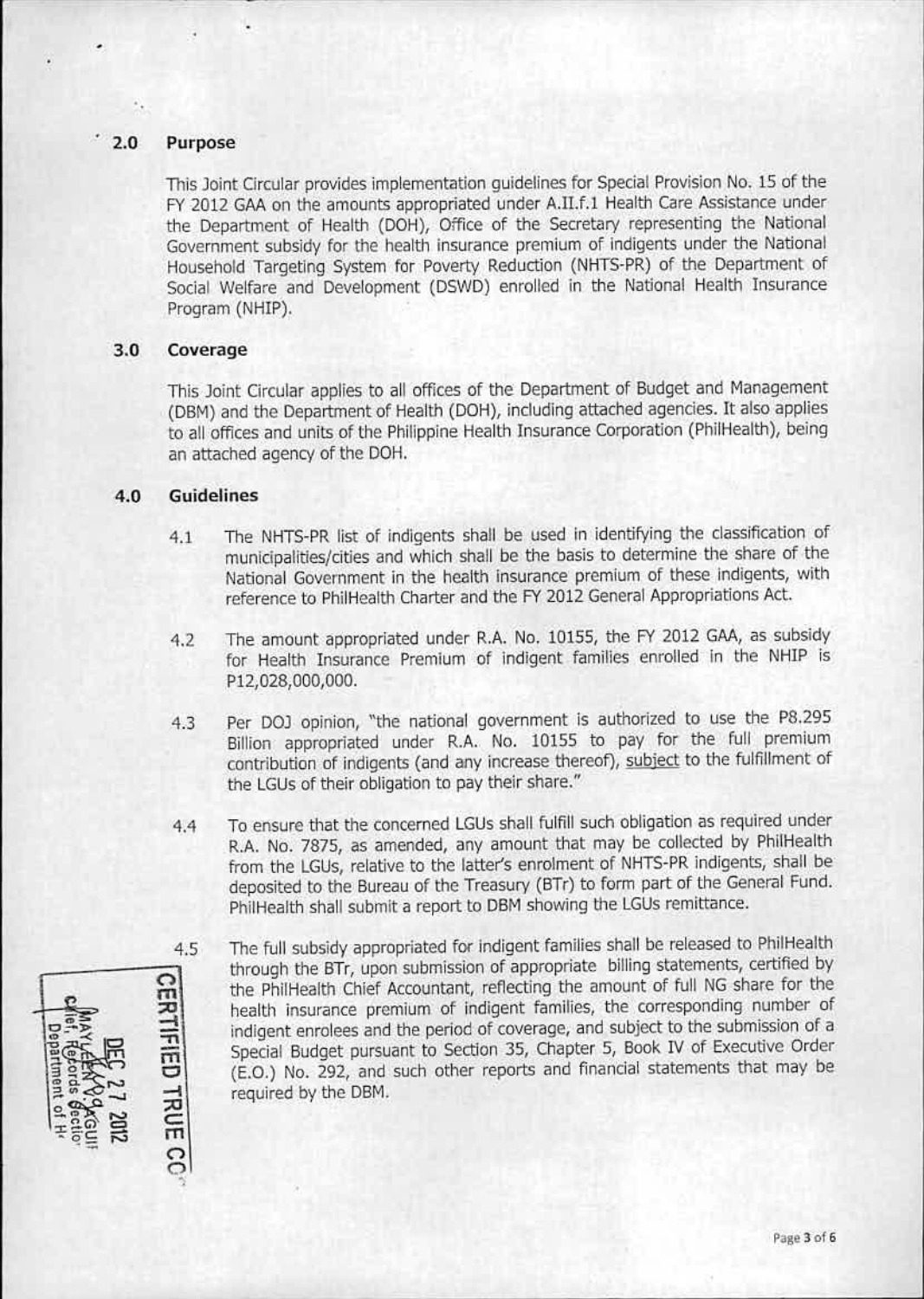### $5.0$ **Responsibilities**

- The Philippine Health Insurance Corporation shall:  $5.1$ 
	- 5.1.1 Secure from the DSWD the NHTS-PR list of qualified indigent households;
	- 5.1.2 Ensure that all eligible indigents are enrolled to the NHIP;
	- 5.1.3 Coordinate with DOH, DSWD, and LGUs to ensure that eligible families of NHTS-PR are enrolled in the NHIP, and that the PhilHealth Identification Cards as much as possible will be released directly to the intended NHTS-PR poor beneficiaries in coordination with their concerned LGUs;
	- 5.1.4 Provide automatic eligibility to avail of benefits among Sponsored Program members by disseminating/making accessible the list of Sponsored Program members to providers, especially public hospitals where Sponsored Program members will have zero copayment for covered services, i.e. No Balance Billing Policy, and to their designated primary care benefit providers;
	- 5.1.5 Certify, through its Chief Accountant, the amount of applicable premium which will serve as the basis for the NG share in the premium subsidy, which includes the corresponding number of qualified enrolees and period of coverage.
	- 5.1.6 The following requirements signed by the Agency Head shall be complied with before any certification by the Chief Accountant and subsequent release of funds by the DBM shall be made:
		- 5.1.6.1 Certification that the amount of premium for the full NG share in the premium subsidy in line with DOJ opinion dated March 21, 2012 was prepared in accordance with existing rules and requlations provided under the Implementing Rules and Regulations of R.A. No. 7875, as amended and in line with DOJ Opinion dated March 21, 2012;
		- 5.1.6.2 Certification that PhilHealth shall assume the full responsibility for the veracity and accuracy of the collections incorporated in the PhilHealth financial statements including the list of NHTS indigents;
	- 5.1.7 In coordination with DOH, request to DBM the release of Special Allotment Release Order (SARO) and Notice of Cash Allocation (NCA), through the BTr, the NG share in the premium subsidy of enrolled indigents;
	- 5.1.8 Adhere and comply with the provisions mentioned under item 4.4 hereof;
	- 5.1.9 Submit to DBM pertinent reports and financial statements as required to facilitate the release of funds;

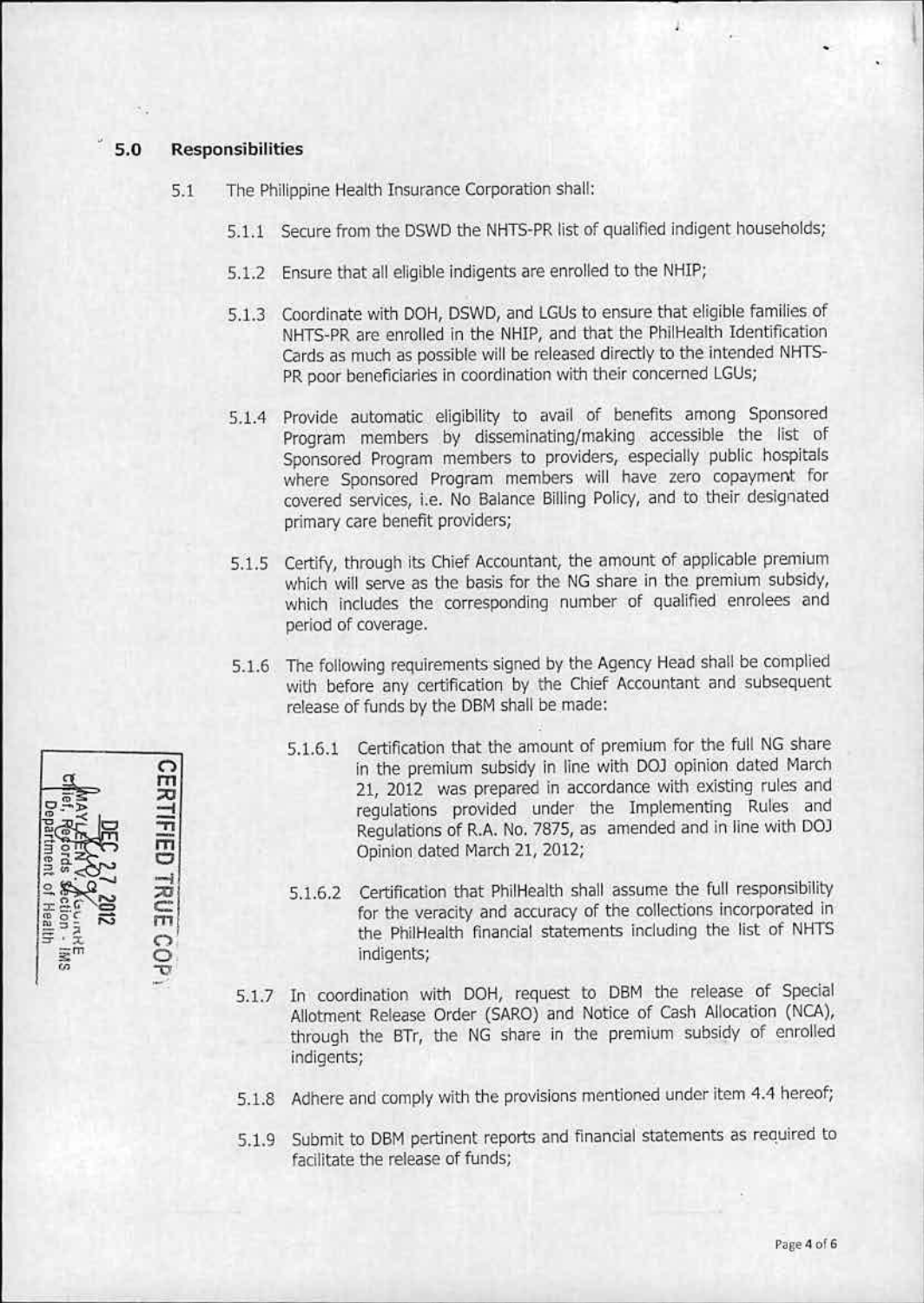5.1.10 Ensure compliance to the aforementioned requirements by issuing specific Office Orders and/or other quidelines deemed necessary to operationalize this joint circular; and

F.

- 5.1.11 Comply with the Transparency Seal provision pursuant to Section 93 of R.A. No. 10155, the FY 2012 General Appropriations Act and as implemented by National Budget Circular No. 542 dated August 24, 2012.
- 5.2 The Department of Health shall:
	- 5.2.1 Ensure, in coordination with PhilHealth, DSWD, and LGUs, that eligible indigent families under the NHTS-PR list of the DSWD are enrolled to the NHIP:
	- 5.2.2 Ensure availability and provision of health care services (i.e., hospitalization and primary care) by government providers to eligible NHTS-PR beneficiaries;
	- 5.2.3 Adhere and comply with the provisions mentioned under item 4.4 hereof;
	- 5.2.4 Assure that PhilHealth complies with the transparency seal as required by law; and
	- 5.2.5 Through its Secretary, be responsible for ensuring compliance of the aforementioned requirements by issuing specific guidelines deemed necessary to operationalize this joint circular.
	- The Department of Budget and Management shall:
		- 5.3.1 Based on the actual billings, as certified by the PhilHealth Chief Accountant, and as indorsed by the DOH, release the SARO/NCA through the BTr, the NG share in the premium subsidy based on the DSWD NHTS-PR certified list of enrolled indigents;
		- 5.3.2 Release the NG share in the premium subsidy subject to cash programming, budgeting, accounting and auditing and other applicable laws, rules and regulations; and
		- 5.3.3 Require PhilHealth to submit reports and financial statements necessary for the release of funds.

#### $6.0$ **Governing Clause**

Issues arising from the implementation of this Joint Circular shall be resolved jointly by DBM, DOH, and PhilHealth.

#### $7.0$ **Separability Clause**

In the event that any provision or part of this Joint Circular is declared unauthorized or rendered invalid by any Court of Law or competent authority, those provisions not affected by such declaration shall remain valid and effective.